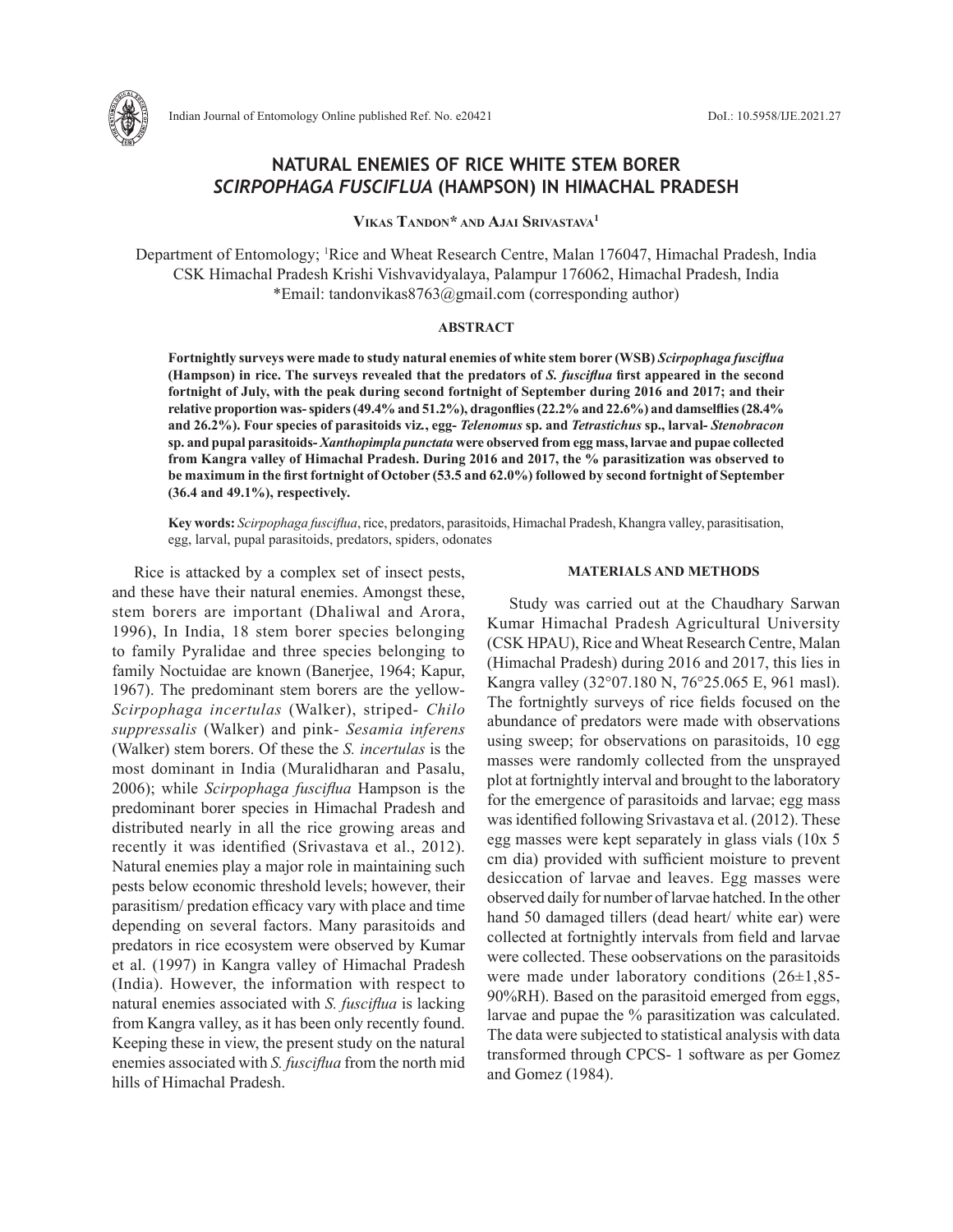| l                             |
|-------------------------------|
| ディンク ソテクク・ニュア                 |
|                               |
|                               |
|                               |
| .<br>.<br>.                   |
| datase and margatase acc<br>í |
| $\frac{1}{2}$                 |
|                               |
| I                             |
| I<br>ï                        |

| Year       | Predator                                                                                                                                                                                    |                        |                         |                          | Adults caught/                                    |                          | 125 sweeps               |                          |                          |                         | LSD      | Ŀ,                   | Relative                    |
|------------|---------------------------------------------------------------------------------------------------------------------------------------------------------------------------------------------|------------------------|-------------------------|--------------------------|---------------------------------------------------|--------------------------|--------------------------|--------------------------|--------------------------|-------------------------|----------|----------------------|-----------------------------|
|            |                                                                                                                                                                                             |                        |                         |                          |                                                   |                          |                          |                          |                          |                         |          | 2,23                 |                             |
|            | groups                                                                                                                                                                                      | July-I                 | $J$ ul $\sim$ II        | Aug-I                    | $Aug-II$                                          | Sept-I                   |                          | Sept-II                  | Oct-I                    | $Oct-II$                | $P=0.05$ |                      | proportion<br>$\mathcal{S}$ |
| 2016       | Spiders                                                                                                                                                                                     | $_{\rm 0.0}$           | 0.0                     |                          | $\frac{0}{2}$                                     | $\overset{\circ}{\circ}$ | 10.0                     | 17.0                     | $\frac{1}{4}$            |                         | (0.389)  | 0.144                | 49.4                        |
|            |                                                                                                                                                                                             | $(0.707)^{f}$          | $(0.707)^{r}$           | $(1.559)^{e}$            | $(2.544)$ °                                       | $(3.230)^{b}$            |                          | $(4.179)^a$              | $(2.112)^d$              | $(1.225)^{e}$           |          |                      |                             |
|            | Damselflies                                                                                                                                                                                 | $\rm{C}$               |                         |                          | $\frac{0}{4}$                                     | $\frac{6}{6}$            | 4.0                      | 5.0                      | $\frac{0}{2}$            | 0.0                     | (0.594)  | 0.020                | 28.4                        |
|            |                                                                                                                                                                                             | $(0.707)$ <sup>e</sup> | $(1.559)^{b}$           | $(2.091)$ <sup>ab</sup>  | $(2.529)^{a}$                                     | (2.112) <sup>ab</sup>    |                          | $(2.318)^a$              | $(1.559)^{b}$            | $(0.707)$ °             |          |                      |                             |
|            | Dragonflies                                                                                                                                                                                 | $\frac{0}{2}$          |                         |                          | $\overline{3.0}$                                  | $\overline{5}$ .         | $\overline{5.0}$         | 3.0                      | $\frac{0}{1}$            | 0.0                     | (0.616)  | 1.075                | 22.2                        |
|            |                                                                                                                                                                                             | $(0.707)^{c}$          | $(1.225)$ <sup>bc</sup> | $(1.814)$ <sup>ab</sup>  | $(2.327)^{a}$                                     | $(2.339)^{a}$            |                          | $(1.814)$ <sup>ab</sup>  | $(1.171)^{c}$            | $(0.707)$ °             |          |                      |                             |
|            | Total                                                                                                                                                                                       | $\overline{0.0}$       |                         |                          | 17.0<br>9.0                                       |                          | 19.0                     | 25.0                     | 7.0                      | $\frac{1}{10}$          | (0.912)  | 1.917                | 100.0                       |
|            |                                                                                                                                                                                             | $(0.707)^{f}$          | $1.171$ )det            | $(1.858)$ <sup>bod</sup> | $(2.481)$ <sup>abc</sup>                          | $(2.569)$ <sup>ab</sup>  |                          | $(2.800)^{a}$            | $1.642$ ) <sup>cde</sup> | $(0.880)^{et}$          |          |                      |                             |
| 2017       | Spiders                                                                                                                                                                                     | $\frac{0}{2}$          |                         |                          | 3.0                                               | 5.0                      | $11.0$                   | 15.0                     | 6.0                      | 2.0                     | (0.612)  | 0.754                | 51.2                        |
|            |                                                                                                                                                                                             | $(0.707)^{t}$          | $(1.171)$ <sup>ef</sup> | $(1.858)$ <sup>d</sup>   | $(2.339)$ <sup>bc</sup>                           | $(3.389)^{a}$            |                          | $(3.932)^{a}$            | $(2.544)$ <sup>b</sup>   | $(1.470)$ <sup>de</sup> |          |                      |                             |
|            | Damselflies                                                                                                                                                                                 | $\frac{0}{2}$          | $\frac{0}{2}$           |                          | 3.0                                               | 0 L                      | $\frac{1}{4}$            | $\frac{4}{3}$            | 2.0                      | $\frac{0.0}{\sqrt{2}}$  | (0.510)  | 0.893                | 26.2                        |
|            |                                                                                                                                                                                             | $(0.707)^d$            | $(1.559)^c$             | $(1.858)$ <sup>bc</sup>  | $(2.727)^{a}$                                     | $(2.084)^{b}$            |                          | $(2.112)^{b}$            | $(1.559)^{c}$            | $(0.707)$ <sup>d</sup>  |          |                      |                             |
|            | Dragonflies                                                                                                                                                                                 | $\frac{0}{2}$          |                         |                          | $\frac{0}{2}$                                     | 5.0                      | $\frac{6}{6}$            | 3.0                      | 2.0                      | 0.0                     | (0.641)  | 0.731                | 22.6                        |
|            |                                                                                                                                                                                             | $(0.707)^{e}$          | $(1.171)$ <sup>de</sup> | $(1.559)$ <sup>od</sup>  | $(2.339)$ <sup>ab</sup>                           | $(2.535)^{a}$            |                          | $(1.858)^{bc}$           | $(1.470)$ <sup>cd</sup>  | $(0.707)$ <sup>e</sup>  |          |                      |                             |
|            | Total                                                                                                                                                                                       | 0.0                    |                         |                          | 8.0                                               | 17.0                     | 21.0                     | 22.0                     | 10.0                     | 2.0                     | (0.802)  | 4.327                | 100.0                       |
|            |                                                                                                                                                                                             | $(0.707)^e$            | $(1.344)$ <sup>de</sup> | $(1.774)$ bod            | $(2.476)^{ab}$                                    | $(2.687)^a$              |                          | $(2.643)^{a}$            | $(1.904)$ <sup>abc</sup> | $(0.998)$ <sup>de</sup> |          |                      |                             |
|            |                                                                                                                                                                                             |                        |                         |                          | Parasitization of S. fusciflua egg masses, larvae |                          |                          |                          | and pupae                |                         |          |                      |                             |
| Period     |                                                                                                                                                                                             |                        | Parasitization          | (96) 201                 |                                                   |                          |                          |                          |                          | Parasitization (%) 201  |          |                      |                             |
|            | Egg parasitoid                                                                                                                                                                              |                        | Larval                  |                          | Pupal                                             | $\Gamma$ otal            |                          | Egg parasitoid           |                          | Larval                  |          | Pupal                | Total                       |
|            |                                                                                                                                                                                             |                        | parasitoid              |                          | parasitoid                                        | parasitization           |                          |                          |                          | parasitoid              |          | parasitoid           | parasitization              |
|            | Telenomus                                                                                                                                                                                   | Tetrastichus           | Stenobracon             |                          | Xanthopimpla                                      | $\widehat{\mathcal{E}}$  |                          | Telenomus                | Tetrastichus             | Stenobracon             |          | Xanthopimpla         | $\mathcal{\mathcal{E}}$     |
|            | SP.                                                                                                                                                                                         | Ş.                     | sp.                     |                          | punctata                                          |                          |                          | $\overline{\text{sp}}$ . | Sp.                      | Sp.                     |          | $p$ un $ct$ at $a$   |                             |
| $July-I$   | $0.0(0.707)$ d                                                                                                                                                                              | $0.0(0.707)$ d         | $0.0(0.707)$ b          |                          | 0.0(0.707)b                                       | 0.0(0.707)               |                          | 0.0(0.707)c              | 0.0(0.707)c              | $0.0(0.707)$ b          |          | 0.0(0.707)c          | 0.0(0.707)                  |
| July-II    | $0.0(0.707)$ d                                                                                                                                                                              | $0.0(0.707)$ d         | $0.0$ $(0.707)$ b       |                          | 0.0(0.707)b                                       | 0.0(0.707)               |                          | 0.0(0.707)c              | 0.0(0.707)c              | $0.0(0.707)$ b          |          | 0.0(0.707)c          | 0.0(0.707)                  |
| Aug-I      | $0.0(0.707)$ d                                                                                                                                                                              | $0.0(0.707)$ d         | $0.0(0.707)$ b          |                          | 0.0(0.707)b                                       | 0.0(0.707)               |                          | 0.0(0.707)c              | 3.7(2.047)b              | 0.0(0.707)b             |          | 0.0(0.707)c          | 3.7 (1.043)                 |
| Aug-II     | 3.8(2.072)c                                                                                                                                                                                 | 4.3(2.196)c            | $0.0(0.707)$ b          |                          | 0.0(0.707)b                                       | 8.1 (1.420)              |                          | 9.1 (3.094)a             | 0.0(0.707)c              | 0.0(0.707)b             |          | 0.0(0.707)c          | 9.1 (1.305)                 |
| Sept-I     | 1.5(3.461)b                                                                                                                                                                                 | 8.9 (3.060)b           | 0.0(0.70)               | $07$ )b                  | 0.0(0.707)b                                       | 20.5 (1.986)             |                          | 7.4(2.810)b              | 1.8(3.503)a              | $0.0(0.707)$ b          |          | 0.0(0.707)c          | (1.933)<br>19.2             |
| Sept-II    | (3.6(3.749)a                                                                                                                                                                                | 22.8(4.830)a           | 0.0(0.70)               | $07$ )b                  | $0.0(0.707)$ b                                    | 36.4 (2.499)             |                          | 0.0(0.707)c              | 0.0(0.707)c              | 24.1 (4.963)a           |          | $(5.047)$ b<br>25.0( | (2.856)<br>49.1             |
| Oct-I      | $0.0(0.707)$ d                                                                                                                                                                              | $0.0(0.707)$ d         | 36.8 (6.1               | 11)a                     | (4.146)a<br>16.7                                  | 53.5 (2.917)             |                          | 0.0(0.707)c              | 0.0(0.707)c              | 0.0                     | (0.707)b | 62.0(8.112)a         | (2.507)<br>62.0             |
| <b>GSJ</b> | (0.235)                                                                                                                                                                                     | (0.132)                | $\dot{\circ}$           | 110)                     | (0.085)                                           |                          | $\widetilde{\mathrm{S}}$ | (0.151)                  | (0.152)                  |                         | (0.055)  | (0.190)              | $\widetilde{\mathrm{S}}$    |
| $(P=0.05)$ |                                                                                                                                                                                             |                        |                         |                          |                                                   |                          |                          |                          |                          |                         |          |                      |                             |
| F2,20      | 0.323                                                                                                                                                                                       | 0.667                  |                         | 000                      | 1.000                                             | F3.20 0.249              |                          | 1.006                    | 1.525                    |                         | 1.000    | 1.557                | F3.200.531                  |
|            | I: First fortnight; II: Second fortnight; Mean value within columns bearing same letters not significantly different- LSD (p = 0.05); Figures in parentheses square root transformed values |                        |                         |                          |                                                   |                          |                          |                          |                          |                         |          |                      |                             |